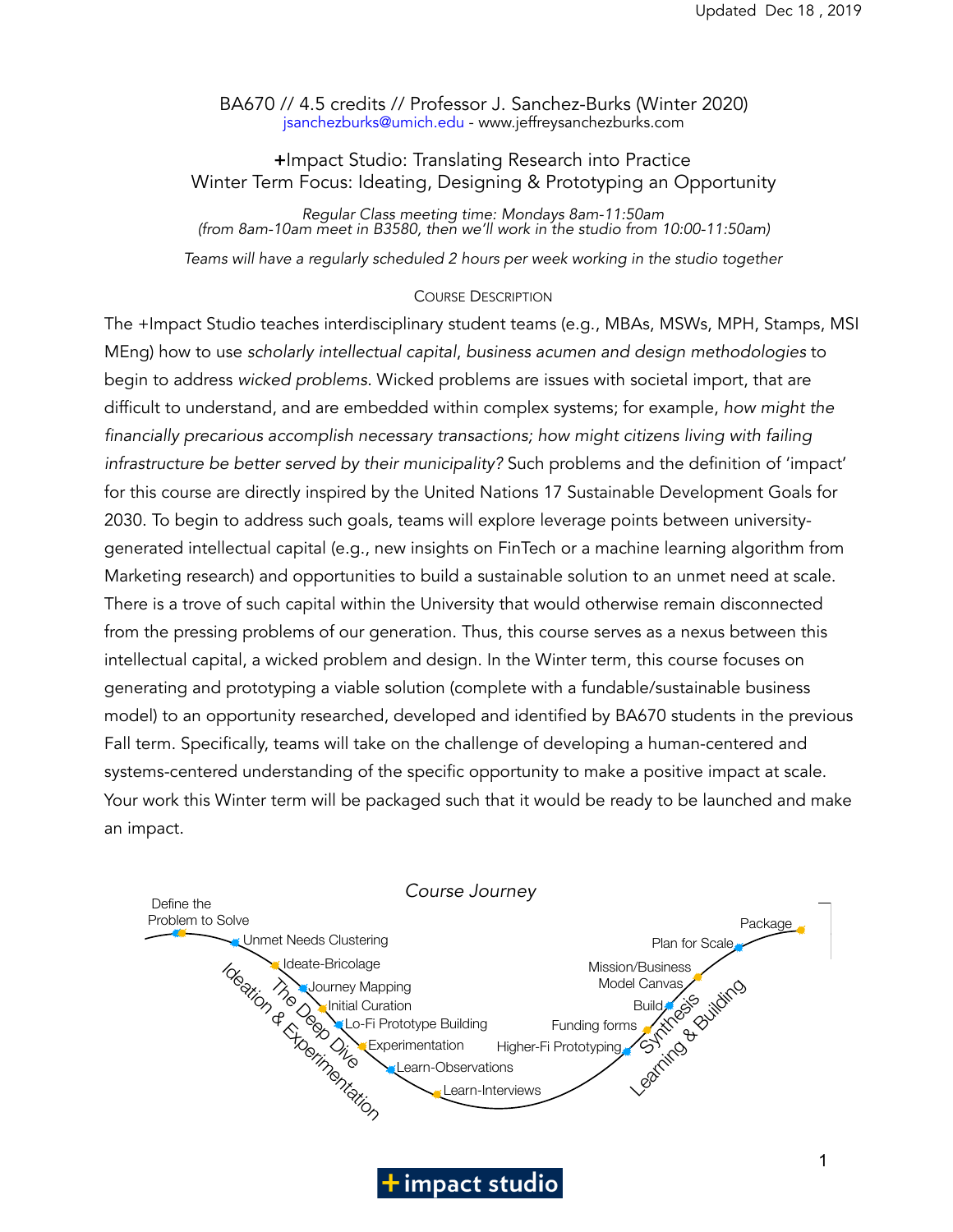## LEARNING OBJECTIVES

The course will provide students an opportunity to learn the foundations of design methodologies generated in anthropology, social psychology, sociology and industrial design. Upon successful completion of this course, students will be able to: apply a systems approach to identifying stakeholders and how they are connected within a network, conduct ethnographic qualitative research, surface implicit emotional and behavioral needs among stakeholders, generate composite personas, conduct bricolage-ideation sessions, engage in iterative prototyping and build a Business/Mission Model Canvas. These are the same design methodologies increasingly used in many organizations including Amazon, McKinsey, Bank of America Merrill Lynch and General Motors.

## Time Commitment

Applying the [Rackham formula](https://rackham.umich.edu/faculty-and-staff/resources-for-directors/guidelines-for-graduate-course-approval/assignment-of-credit-hours/) of credits to hours (i.e., 4.5 credits = 4.5 classroom hours, 2-3 hours per each credit out of formal class time), the expected time breakdown is as follows: Teams will hold regular meetings (e.g., every Wednesday 12-2) in the +Impact Studio facility in addition to hours spent outside the studio doing research.

# Digital Collaboration Tools

Teams will be required to maintain all digital assets on the dedicated course 'Miro' site ([https://](https://realtimeboard.com/) [miro.com/](https://realtimeboard.com/)) and rely on an integrated Slack app [\(https://slack.com/](https://slack.com/)) for internal team and course communication. Canvas will be used solely for submitting the individual assignments and posting course grades.

Policy on the use of electronic tools in class and in the studio (laptops, tablets, phones).

No electronic devices are allowed during Monday class. Phones: In the studio, phones should be set to vibrate or turned off (if you need to message or make a call, do so outside the studio during a break)-no phones are to be used within the studio. **Laptops**: In the studio, only one laptop may be turned on and only if its screen is projected onto the team display—that is, laptops are to be used when the entire team needs its eyes on a display.

## Academic Honor Code

Personal integrity and professionalism are fundamental values of the Ross Business School community. This course will be conducted in strict conformity with the Academic Honor Code. The Code and related procedures can be found at http://www2.bus.umich.edu/MyiMpact/academics/ ross-community-values. The site also contains information on what constitutes plagiarizing. Claimed ignorance of the Code and related information appearing on the site will be viewed as irrelevant should a violation take place.

## Core Course Values: Intellectual Humility and Relentless Curiosity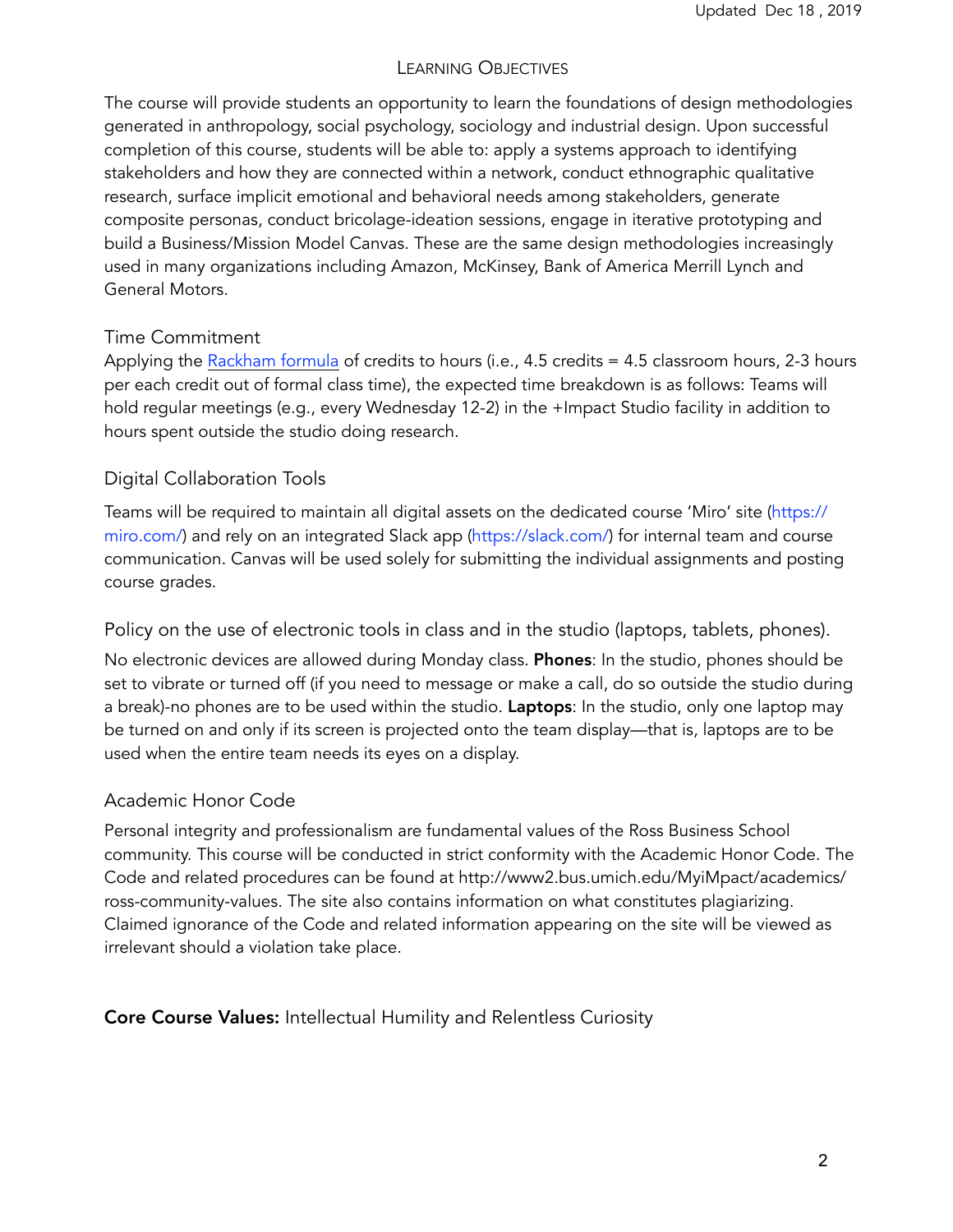### Students with Disabilities

If you think you need an accommodation for a disability, please let me know prior to the first class (so that I can adjust accordingly). I will treat information you provide as private and confidential. Here is more from the School's official policy: Policy on Testing Accommodations for Students with **Disabilities** 

The University of Michigan is committed to providing equal opportunity for participation in all programs, services and activities. Students wishing to receive testing accommodations must register with the UM SSD (Services for Students with Disabilities) as soon as possible. Students must then submit their Verified Individualized Services and Accommodations (VISA) form online as early as possible, but no later than two weeks prior to the first test or exam for which accommodations are requested.

Requests must be sent using the Accommodations Request Form and must include a scanned or photographed copy of the VISA form. This form only needs to be submitted once during your academic career with Ross unless your accommodations eligibility expires. Questions can be directed to the Accommodations Coordinator at [RossAccommodationsCoordinator@umich.edu](mailto:RossAccommodationsCoordinator@umich.edu). In rare cases, the need for an accommodation arises after the two-week deadline has passed (for example, a broken wrist). In these cases, students should still contact SSD and the Ross Accommodations Coordinator at RossAccommodationsCoordinator@umich.edu, however, due to logistical constraints we cannot guarantee that an accommodation can be made after the two-week deadline has passed.

| <b>Assignment</b>                          | Format                   | Due Date                                                                             | Weight |
|--------------------------------------------|--------------------------|--------------------------------------------------------------------------------------|--------|
| Learning Logs $(n=7)$                      | Individual<br>Assignment | Weekly                                                                               | 20%    |
| Team-led discussion of the readings/videos | Team Assignment          | Assignment of teams to<br>class session will be<br>annc. in class the week<br>before | 10%    |
| Team Mission & Canvas (Living Document)    | Team Assignment          | Begin Feb. 7 & Update<br>Feb 24                                                      | 10%    |
| Quiz                                       | Individual<br>Assignment | Feb. 25, 5pm (live @<br>noon Feb 24)                                                 | 5%     |
| <b>Final Presentation</b>                  | Team Assignment          | April 20                                                                             | 10%    |
| Final Portfolio                            | Team Assignment          | April 25                                                                             | 25%    |
| Dossier                                    | Team Assignment          | April 25                                                                             | 10%    |
| Participation/Peer Evaluation              | Individual<br>Assignment | April 25                                                                             | 10%    |

### **DELIVERABLES**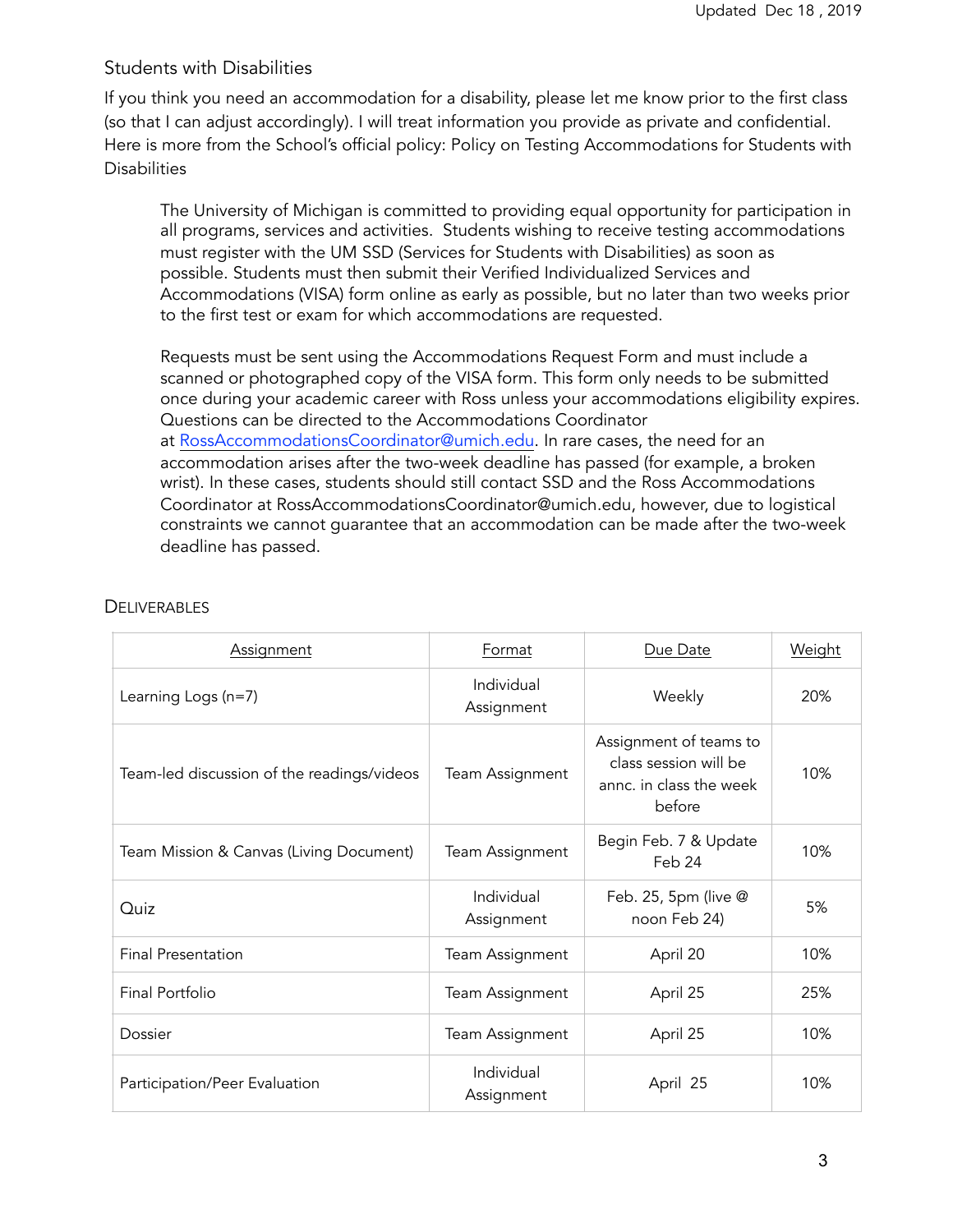#### LEARNING LOGS

Individual learning is central to the +Impact Studio. To facilitate, document, and assess this in an on-going fashion, individually, submit structured memo each week: A link to the Learning Log Submission page can be found on our course Canvas Homepage. Each memo provides a venue to document how you are thinking differently as a result of all of the following: (a) class/studio content, (b) discussions, and (c) readings/videos. These should be submitted by the end of each week, no later than Sunday, 10AM EST.

#### TEAM-LED DISCUSSION OF THE READINGS/VIDEOS

As noted in the schedule, a specific team will be responsible for leading a discussion in class on the readings. Successful completion of this assignment is to prepare, in advance, specific questions for the class to consider from the readings/videos as well as raise personal conclusions and implications (no slides). In addition, success entails eliciting an engaging discussion with students from other teams. This in no way removes responsibility for all students to come prepared having read/watched all of the material. Instead, it provides a student-centered lens on making the most of readings/videos.

#### TEAM MISSION & TEAM CANVAS

The template for this assignment will be provided. In addition to the template, teams should be very clear and specific about how decisions will be made and when there is a disagreement, their discussion norms and voting rules. For the update deliverable, teams should provide a 2 page max document that articulates, what team dynamics have helped the team make progress, what is not helping and what the team needs to do more of. Finally, detail the decision rules used in the past and the plan going forward. Although, the Professor is not and should not be a member of the team, students and teams are responsible for checking-in with the Professor so the Prof. can serve as a soundboard. Although diverse innovative teams can be challenging, the goal is for you to gain experiences that will help you for a lifetime.

#### FINAL PRESENTATION

The final presentation consists of an oral presentation that provides a highly interactive overview of the contents contained in the final portfolio (see below). In addition, teams are expected to be prepared to elaborate, defend, and iterate during the presentation on the team's analyses, conclusions, and suggestions for next steps. The presentation should contain a slide deck as well as supplementary digital and analog materials. All members of the team are expected to contribute to the development and the delivery of the presentation in a meaningful way.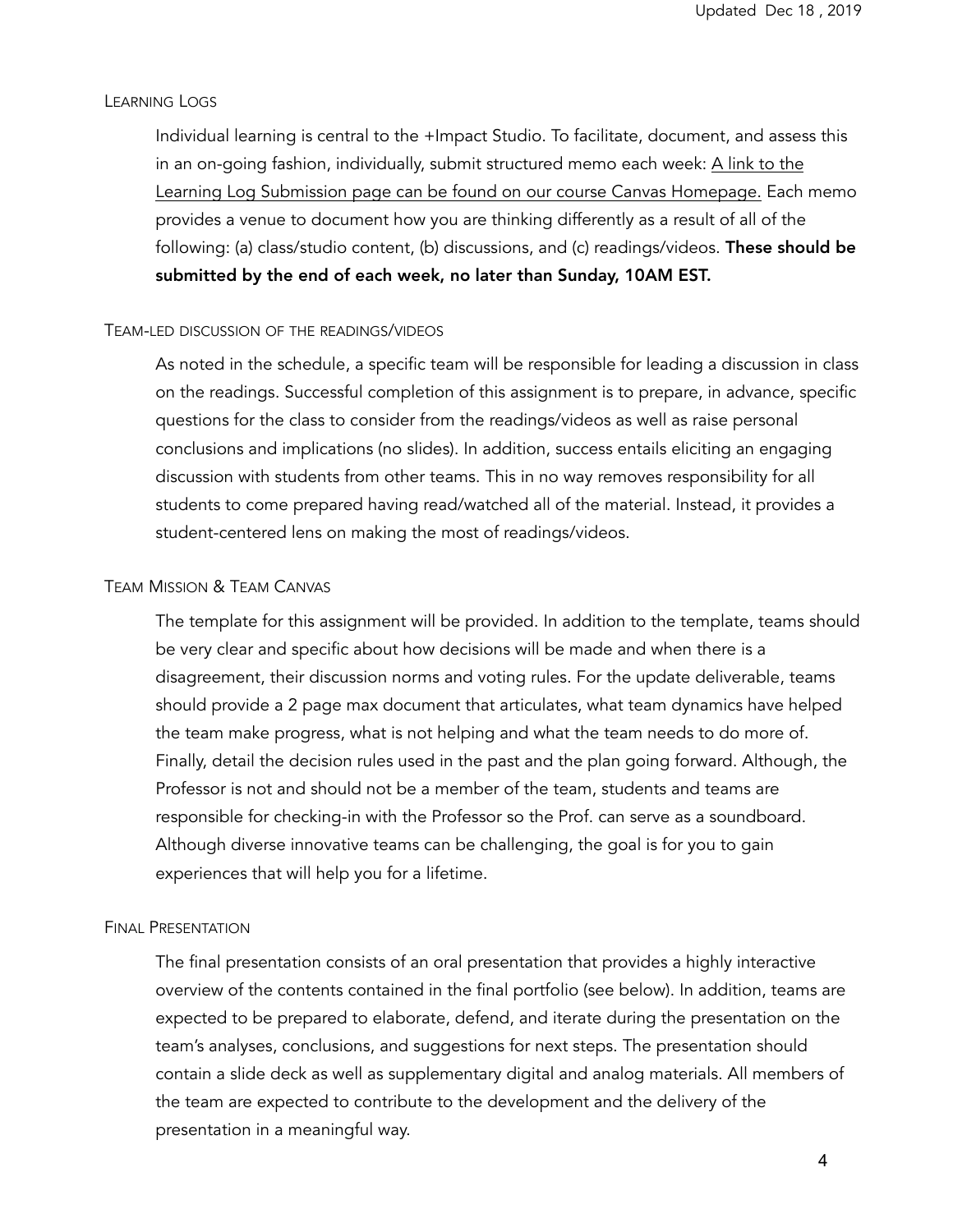### FINAL PORTFOLIO

The final portfolio is the comprehensive set of materials required to make full use of this semester's work in launching a proposed enterprise or other solution (or convincingly making the case that no viable solution is possible, at least at this time). Given the inherent flexibility the team has to develop a solution, a rigid template is not feasible. However, the portfolio should include a 3 page Business/Mission Model Canvas put into a narrative along with a detailed plan of what the team proposes would be the next steps towards implementing their solution in a sustainable manner.

### **DOSSIER**

The dossier contains the complete set of artifacts (photographs, raw interview quotes, images of prior prototypes, etc.) created during the semester. These artifacts will be submitted in analog and digital format (e.g., google drive).

### PARTICIPATION/PEER EVALUATION

Much of the academic work in this course is done in interdisciplinary teams. In addition to the preparing for a weekly team stand up (template will provided to teams via Slack) and the Class #2 presentations of the Fall Brief, peer reviews will be collected from team members for all students, and these reviews will be carefully considered in the Professor's evaluation of a student's relative participation. Peer evaluations are confidential. Frank and honest feedback is highly valued.

#### ROSS CURVE

Where applicable, grade distributions will adhere to the Ross curve.

#### **BONUS**

Many additional course resources are provided with the goal of enabling you to teach this material in your next organization.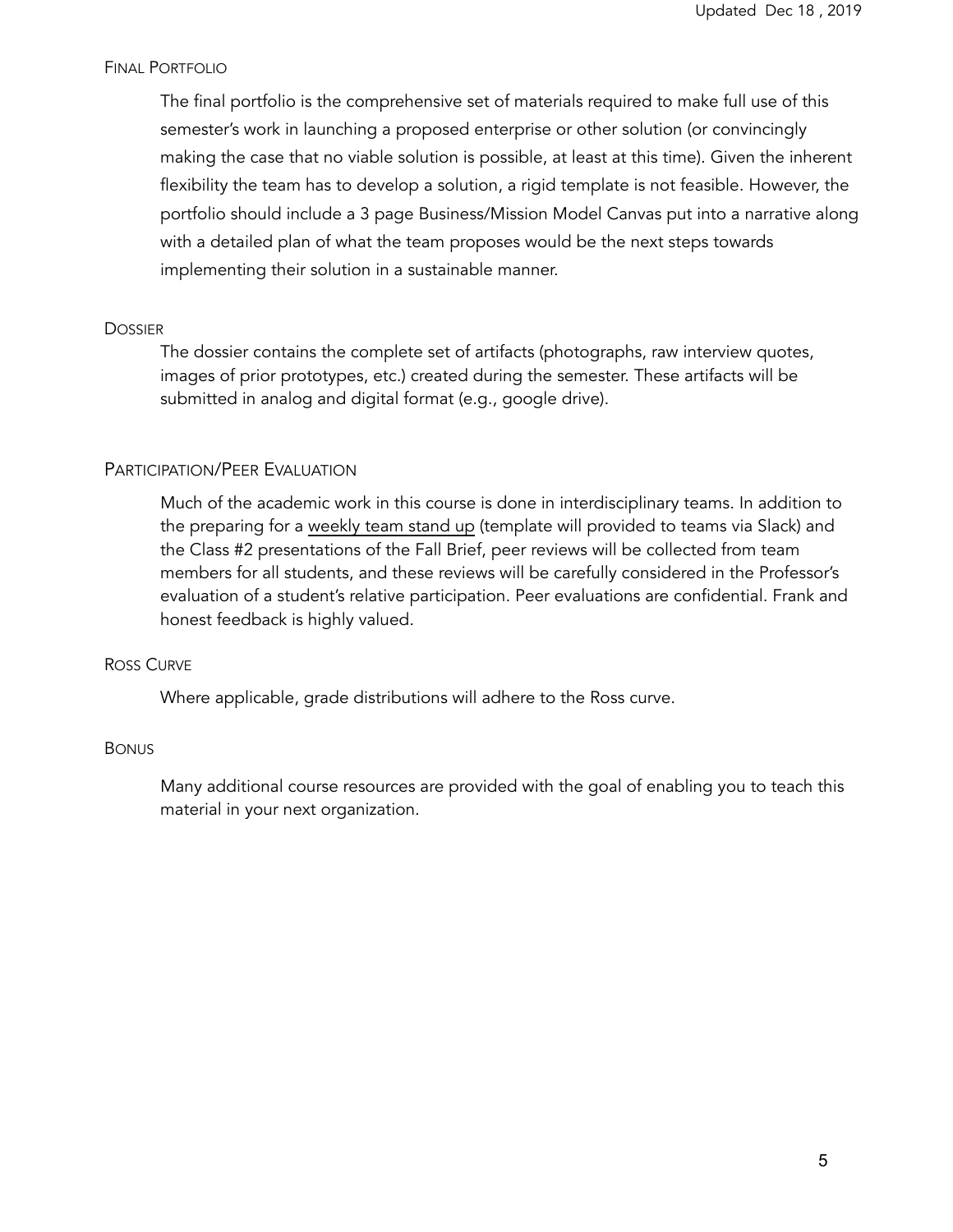## Additional Information about the +Impact Studio

### Mission

The +Impact Studio's mission is to harness the power of design and business to develop impactful solutions to global challenges and to deploy leaders with a social innovation skill-set. As part of this work, the Studio seeks to translate faculty research insights into applications that address wicked problems.



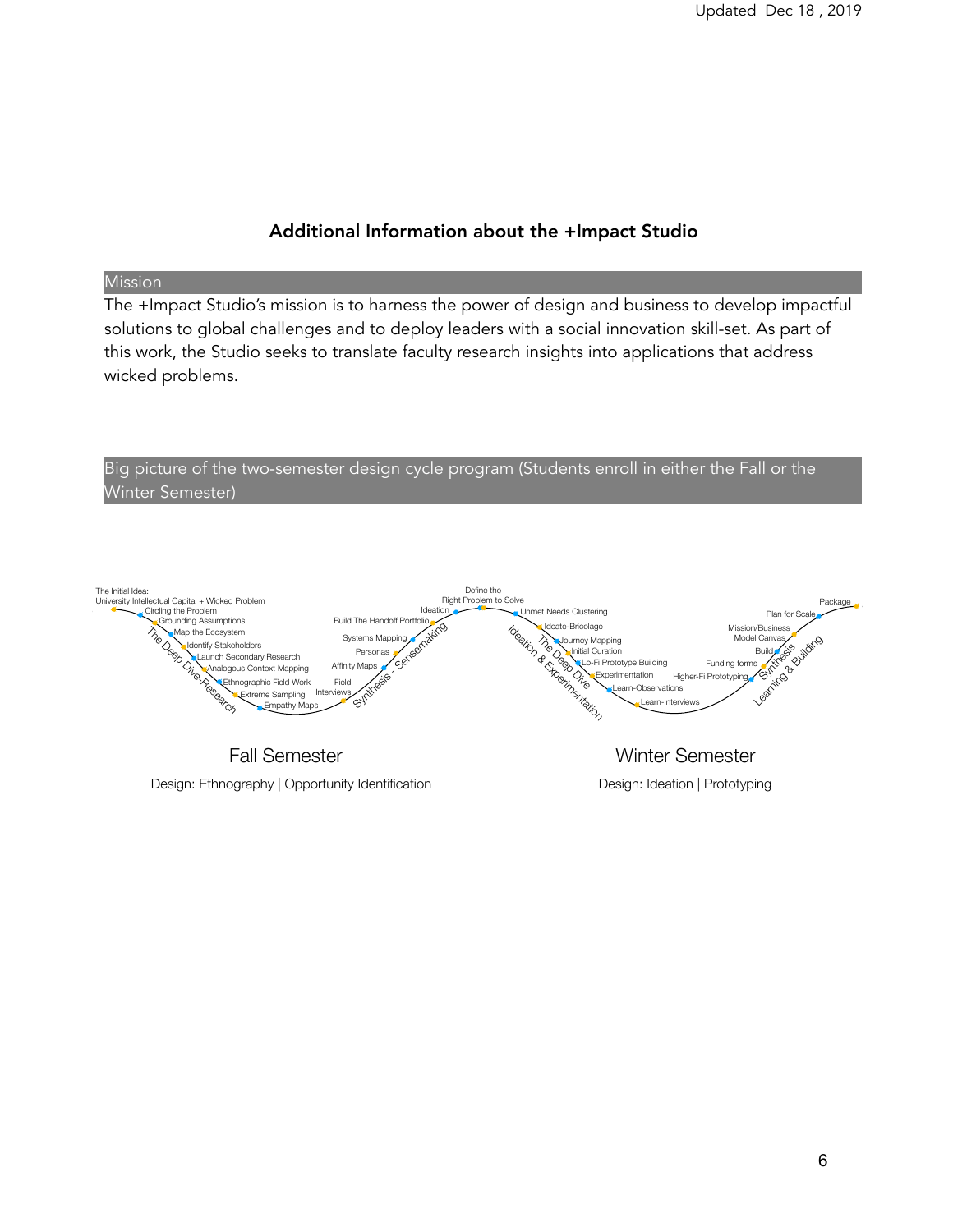## OVERVIEW OF COURSE SCHEDULE FOR WINTER 2020

JANUARY 13: CLASS #1 - STUDIO WEEK #1 *DESIGNING THE RIGHT THINGS - AFFINITY MAPPING THE BRIEF* 

JANUARY 20 NO CLASS (MLK DAY), BUT STUDIO WEEK #2 *RESEARCH CONTINUES AND YOUR PRESENTATION IS NEXT MONDAY* 

JANUARY 27: CLASS #2, STUDIO WEEK #3 *STUDENTS' PRESENTATIONS ON THE BRIEF, LADDERING THE OPPORTUNITY, ECOSYSTEM MAPPING 2.0 & TEAM FORMATION* 

> FEBRUARY 3: CLASS #3 - STUDIO WEEK #4 *BRICOLAGE, LO-FI PROTOTYPING, BMC/MMC*

FEBRUARY 10: CLASS #4 - STUDIO WEEK #5 *PATHWAYS FOR DESIGN IN IMPACT INNOVATION & STORYBOARDING* 

> FEBRUARY 17: CLASS #5 - STUDIO WEEK #6 *VIABILITY: INSIGHTS FROM TECH TRANSFER*

FEBRUARY 24: CLASS #6 - (NO STUDIO WEEK DUE TO EXAMS): *GETTING AN IDEA ON BENEFICIARIES RADAR* 

*MARCH 2 NO CLASS - SPRING BREAK - ENJOY!*

MARCH 9: NO MONDAY CLASS, BUT STUDIO WEEK #7 *DESIGNING THINGS RIGHT* 

> MARCH 16: CLASS #7/STUDIO WEEK #8 *IDEATION/TESTING CYCLE*

MARCH 23: CLASS #8/STUDIO WEEK #9: *REFINE CONCEPT INTO A SINGLE COHESIVE DESIGN READY FOR IMPLEMENTATION* 

> MARCH 30: CLASS #9/STUDIO WEEK #10: *VALIDATION AND HIGHER RES PROTOTYPE DEVELOPMENT*

> > APRIL 6: CLASS #10/STUDIO WEEK #11 *WABI-SABI DESIGN REVIEW*

APRIL 13: CLASS #11/STUDIO WEEK #12: *TEAMS HAVE MONDAY & THE WEEK TO PREPARE CONCEPT MATERIALS* 

> APRIL 20: CLASS #12/ NO STUDIO WEEK: *FINAL CONCEPT PITCH, REFLECT, (& CELEBRATE)*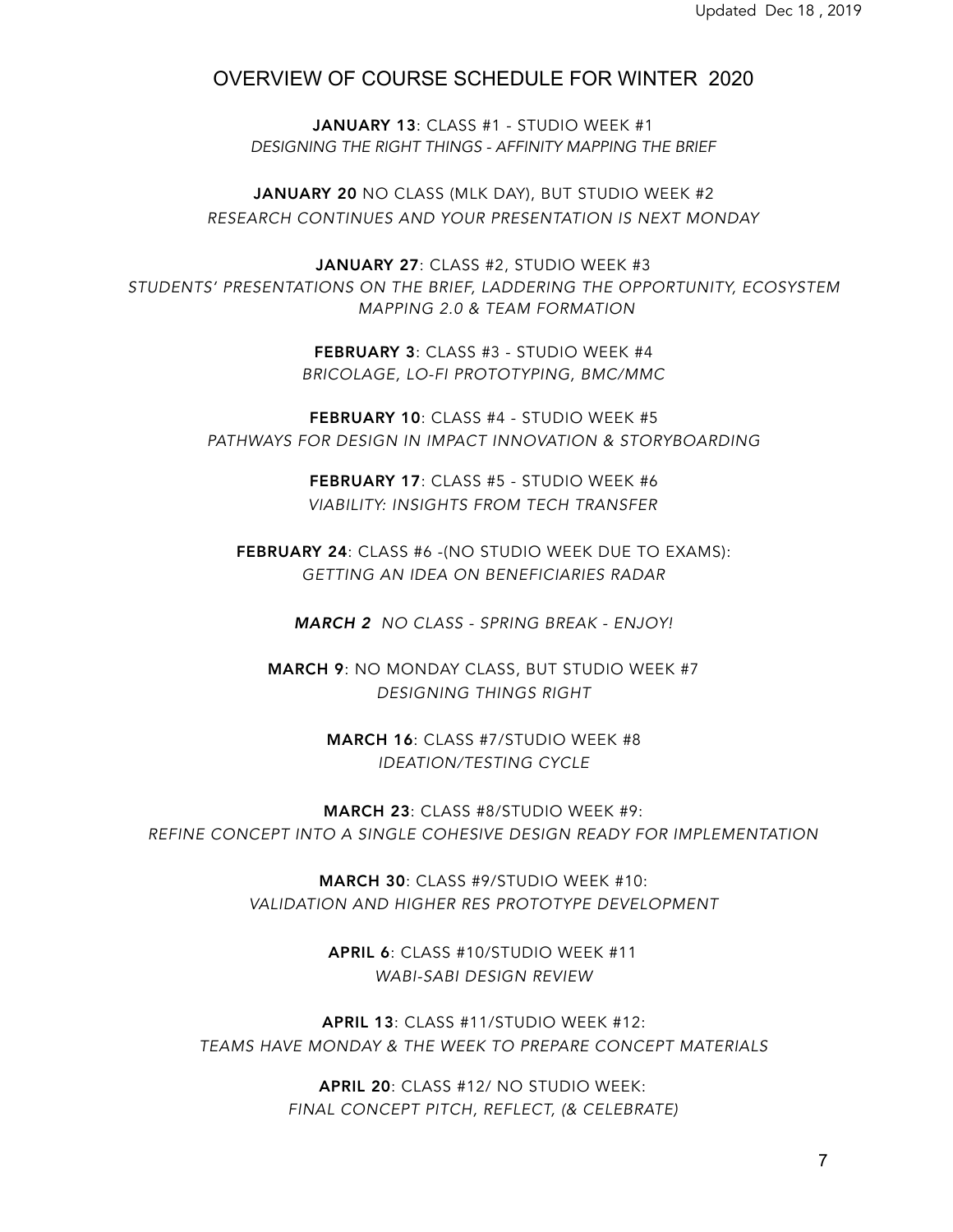## JANUARY 13: CLASS #1 - STUDIO WEEK #1 *DESIGNING THE RIGHT THINGS - AFFINITY MAPPING THE BRIEF*

## LEARNING GOALS: GAIN A BIG PICTURE PERSPECTIVE ON THE FIRST HALF OF THE DESIGN PROCESS AND FORMS OF COLLABORATION REQUIRED FOR SUCCESS

READINGS - DISCUSSION LED BY TEAM: \_\_\_\_\_\_\_\_\_\_\_\_\_\_\_\_\_\_\_\_

- 1. LIEDTKA, JEANNE, ANDREW KING & KEVIN BENNETT. SOLVING PROBLEMS WITH DESIGN THINKING. NEW YORK: COLUMBIA BUSINESS SCHOOL PUBLISHING, 2013. CHAPTER 9 & 10; PP. 143-159, PP. 160-178.
- 2. NORMAN, DONALD A. THE PSYCHOLOGY OF EVERYDAY THINGS. NEW YORK: BASIC BOOKS, 2002. CHAPTERS 1 & 6.
- 3. BROWN, TIM & MARTIN, R. "DESIGN FOR ACTION." HARVARD BUSINESS REVIEW, VOL 93, NO 9.
- 4. BERGER, WARREN. GLIMMER: HOW DESIGN CAN TRANSFORM YOUR BUSINESS, YOUR LIFE, AND MAYBE EVEN THE WORLD. LONDON: RANDOM HOUSE, 2009. THE BRIEFING; PP. 1-17.

### STUDIO WORK:

- 1. Study the Fall Portfolio/Dossier
- 2. Research the roots (technology/other companies in this space),
- 3. Use Affinity Mapping to Document Insights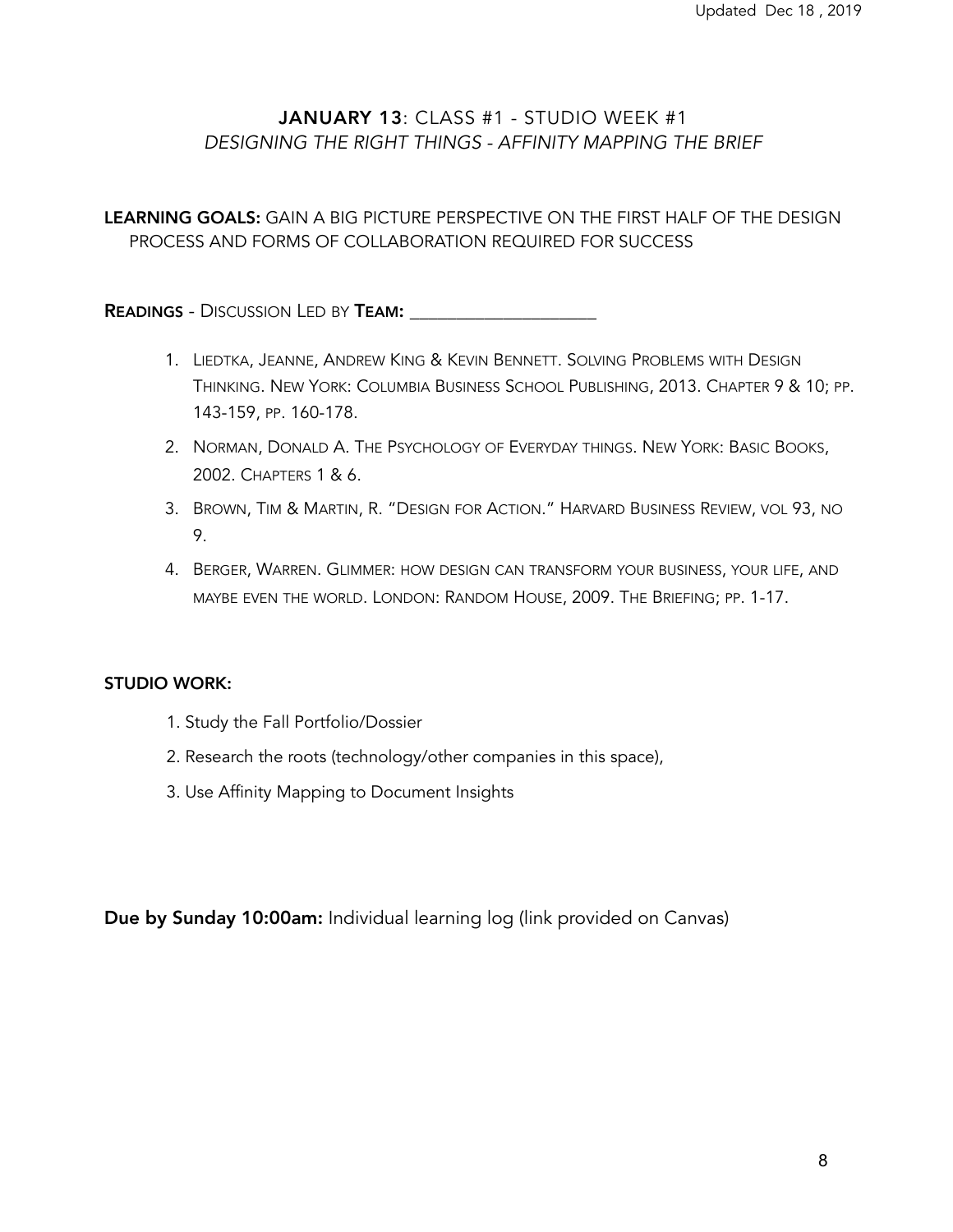# JANUARY 20 NO CLASS (MLK DAY), BUT STUDIO WEEK #2 *RESEARCH CONTINUES AND YOUR PRESENTATION IS NEXT MONDAY*

### STUDIO WORK:

- 1. Research of the Fall Portfolio, potential competitors in the marketplace and University scholarly intellectual capital
- 2. Create a list of unmet needs.
- 3. Create an initial list of specific potential beneficiaries (e.g., target B2B and B2C markets).
- 4. Prepare a 10-min presentation of key insights, beneficiaries, unmet needs

Note: Your Presentation is Next Monday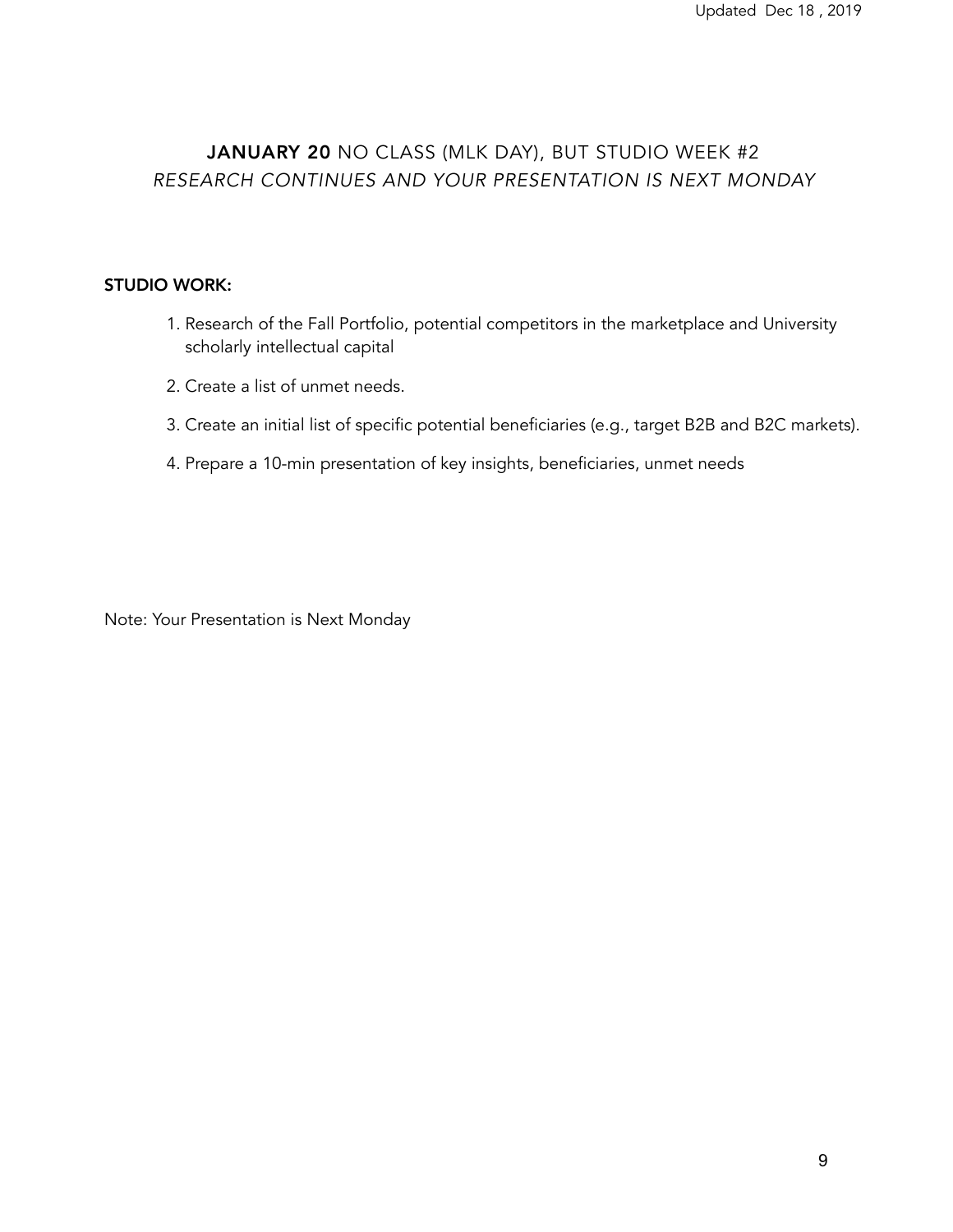# JANUARY 27: CLASS #2, STUDIO WEEK #3 *STUDENT'S PRESENTATIONS ON THE BRIEF, LADDERING THE OPPORTUNITY, ECOSYSTEM MAPPING 2.0 & TEAM FORMATION*

LEARNING GOALS: DEVELOP AN APPRECIATION FOR MULTI-PHASE, MULTI-TEAM APPROACHES TO BUILDING SUSTAINABLE SOLUTIONS; LEARN AND APPLY THE DESIGN TOOLS OF LADDERING AND ECOSYSTEM MAPPING

TODAY, STUDENT GROUPS WILL PRESENT A CONCISE YET COMPREHENSIVE NARRATIVE OF KEY INSIGHTS AND REMAINING QUESTIONS BASED ON THE THREE FALL DOSSIER AND **PORTFOLIOS** 

### READINGS -

- 1. PARNES, SIDNEY J. CREATIVE BEHAVIOR GUIDEBOOK. NEW YORK: CHARLES SCRIBER'S SONS, 1976; PP. 122-133.
- 2. CHENG, CHI-YING, JEFFREY SANCHEZ-BURKS & FIONA LEE. "TAKING ADVANTAGE OF DIFFERENCES: INCREASING TEAM INNOVATION THROUGH IDENTITY INTEGRATION." EMERALD GROUP PUBLISHING LIMITED, 2008. VOL. 11, PP. 55-73. (READ ONLY THE INTRODUCTION AND DISCUSSION SECTION)
- 3. KOLKO, JON. "DESIGN THINKING COMES OF AGE" HARVARD BUSINESS REVIEW, 2015, PP. 1-7.
- 4. V.U.C.A.: [https://www.forbes.com/sites/sunniegiles/2018/05/09/how-vuca-is-reshaping](https://www.forbes.com/sites/sunniegiles/2018/05/09/how-vuca-is-reshaping-the-business-environment-and-what-it-means-for-innovation/#30a939b9eb8d)[the-business-environment-and-what-it-means-for-innovation/#30a939b9eb8d](https://www.forbes.com/sites/sunniegiles/2018/05/09/how-vuca-is-reshaping-the-business-environment-and-what-it-means-for-innovation/#30a939b9eb8d)

### STUDIO WORK:

- 1. Complete a living [Team Canvas](https://drive.google.com/file/d/1UzRuRxboXAhT9NRvIKuNTJ3-t2gMtrWx/view) (drawn on butcher paper),
- 2. Create an Ecosystem Map (including leaves, roots, analogous contexts, extreme users and competitors)
- 3. Begin to ladder your HMW and begin an assumptions list

Due Monday Jan 27 Research Report-out presentations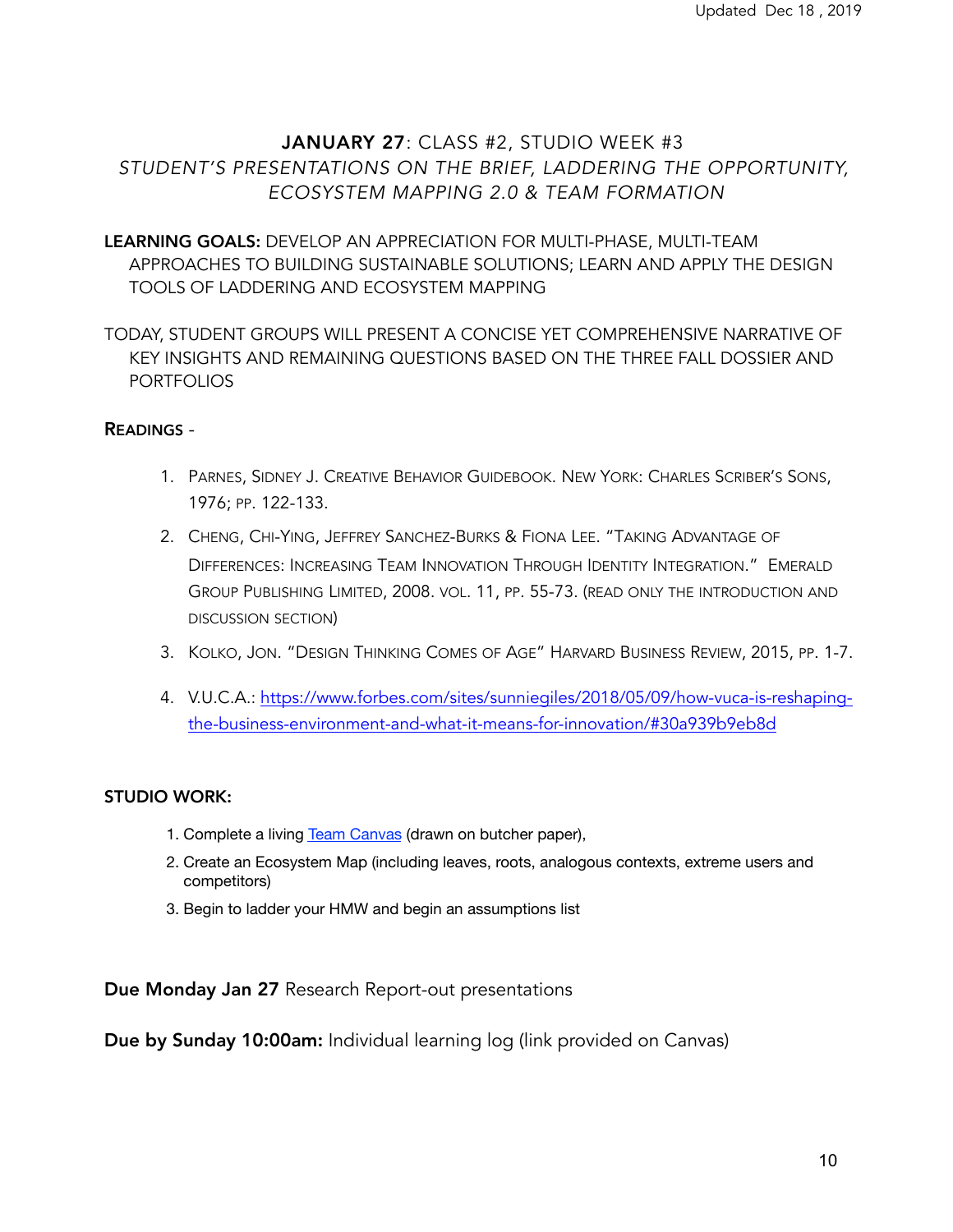# FEBRUARY 3: CLASS #3 - STUDIO WEEK #4 *BRICOLAGE, LO-FI PROTOTYPING, BMC/MMC*

LEARNING GOALS: ACQUIRE A DEEPER UNDERSTANDING OF THE PSYCHOLOGY OF IDEA GENERATION (BRICOLAGE), BARRIERS TO LO-FI PROTOTYPING; HOW TO USE A BUSINESS AND MISSION MODEL CANVAS IN THE DEVELOPMENT OF AN ENTERPRISE/MISSION DRIVEN ORGANIZATION

**READINGS** - DISCUSSION LED BY **TEAM:** 

- 1. BROOKS, ALISON WOOD & LESLIE K. JOHN. "THE SURPRISING POWER OF QUESTIONS" HARVARD BUSINESS REVIEW, VOL. 96, NO. 3, 2018, PP. 60-68.
- 2. CSIKSZENTMIHALYI, MIHALY. CREATIVITY: FLOW AND THE PSYCHOLOGY OF DISCOVERY AND INVENTION. NEW YORK: HARPERCOLLINS, 1996. CHAPTER 4: THE WORK OF CREATIVITY; PP. 77-106.
- 3. TIPS FOR CONDUCTING FOR ETHNOGRAPHIC INTERVIEWS AND PARTICIPANT OBSERVATION
- 4. WATCH: [IIT: Getting People to Talk: An Ethnography & Interviewing Primer](https://vimeo.com/1269848) (30 MIN)
- 5. [Conducting an interview A](https://www.interaction-design.org/literature/article/how-to-conduct-user-interviews): [Conducting an Interview B](https://medium.springboard.com/the-art-of-the-user-interview-cf40d1ca62e8)
- 6. READ: [Interview for Empathy](https://drive.google.com/file/d/19Zz5smAh9e_q5Y6KI7YsRQgSOnfg8SP6/view?usp=sharing)
- 7. WATCH: [What people are really doing](https://vimeo.com/7099570)

#### STUDIO WORK:

- 1. Conduct a Bricolage Session/ Heat Mapping
- 2. Prototype top 2 popular ideas (keep unprototyped ideas "alive and digitized")
- 3. Begin a living BMC/MMC with clear articulate of customer's/beneficiaries' job to be done
- 4. Update Team Canvas, 5. Revise HMW 6. Continue research on resources and competitive landscape

### Additional Tools:

- [Mission Model Canvas Videos](https://steveblank.com/2019/09/24/mission-model-canvas-the-videos/) and templates [More BMC videos](https://www.youtube.com/watch?v=n_BHiDmINB8) [BMC 3](https://www.huffpost.com/entry/the-mission-model-canvas_b_9298440) Watch: NYT [Meant to Keep Malaria Out, Mosquito Nets Are Used to Haul Fish In](https://www.nytimes.com/2015/01/25/world/africa/mosquito-nets-for-malaria-spawn-new-epidemic-overfishing.html) (3 min)
- Read: NYT Book Review [Virginia Eubanks, How Big Data Is 'Automating](https://www.nytimes.com/2018/05/04/books/review/automating-inequality-virginia-eubanks.html)  [Inequality'](https://www.nytimes.com/2018/05/04/books/review/automating-inequality-virginia-eubanks.html)
- Read: Bain & Co. [Tackling AI's Unintended Consequences](https://www.bain.com/insights/tackling-ais-unintended-consequences/)

Due by this Friday: Team Canvas Poster posted in studio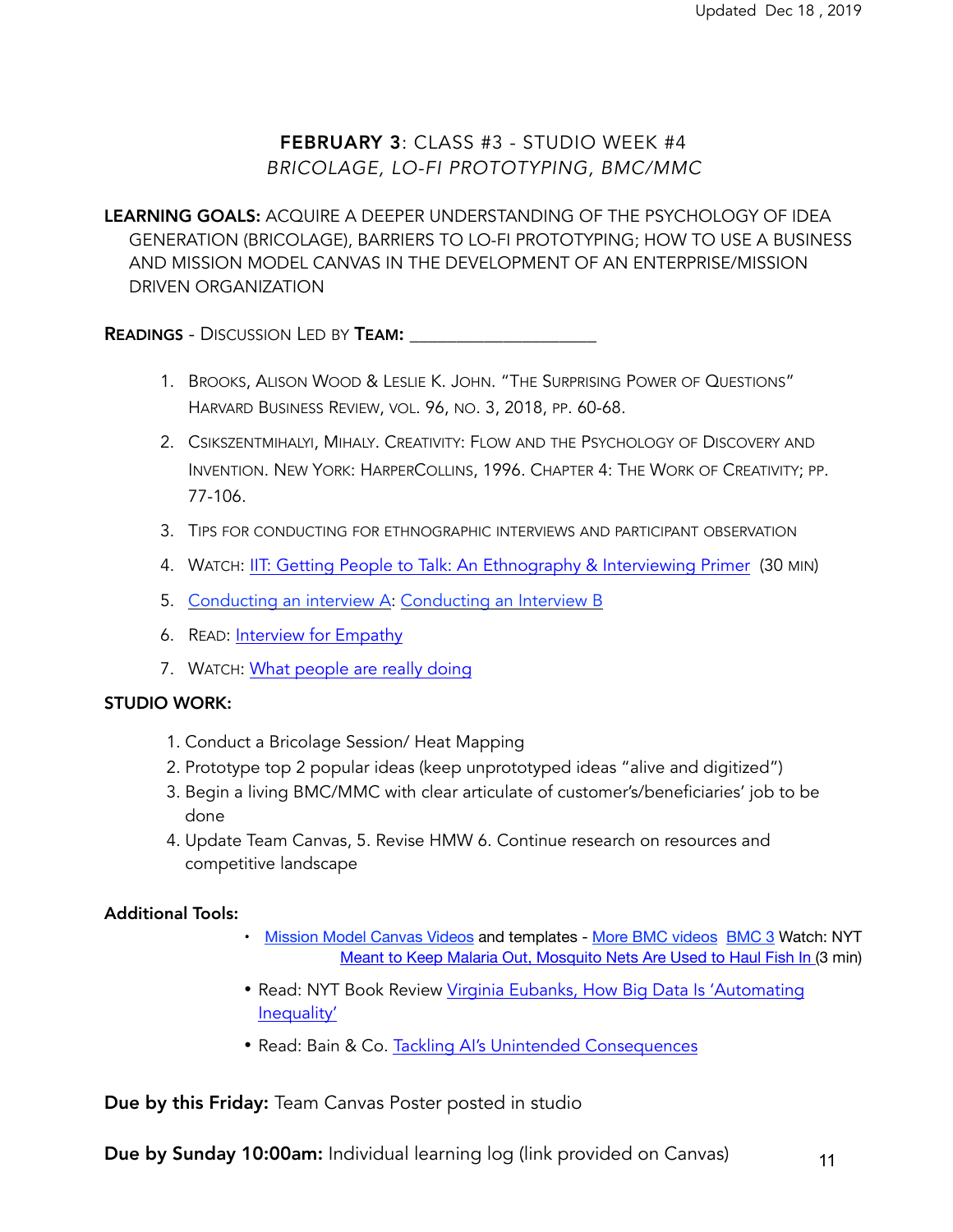# FEBRUARY 10: CLASS #4 - STUDIO WEEK #5 *PATHWAYS FOR DESIGN IN IMPACT INNOVATION & STORYBOARDING*

LEARNING GOALS: ACQUIRE A PERSPECTIVE ON HOW TO CONTEXTUALIZE A SOCIAL PROBLEM USING THE 'PATHWAYS GRID' AND HOW TO USE THIS GRID TO FOCUS A CONCEPT DESIGN

**READINGS** - DISCUSSION LED BY **TEAM:** 

- 1. SANCHEZ-BURKS, JEFFREY & QUY NGUYEN HUY. "EMOTIONAL APERTURE AND STRATEGIC CHANGE: THE ACCURATE RECOGNITION OF COLLECTIVE EMOTIONS." ORGANIZATION SCIENCE. VOL 20, NO. 1, 2009, PP. 22-34. (READ ONLY THE INTRODUCTION AND DISCUSSION SECTION)
- 2. IYENGAR, S., & LEPPER, M. (2000). WHEN CHOICE IS DEMOTIVATING: CAN ONE DESIRE TOO MUCH OF A GOOD THING. JOURNAL OF PERSONALITY AND SOCIAL PSYCHOLOGY, 27(6), 995-1006. (READ ONLY THE INTRODUCTION AND DISCUSSION SECTION)
- 3. BENEDICT, RUTH. THE CHRYSANTHEMUM AND THE SWORD: PATTERNS OF JAPANESE CULTURE. BOSTON:HOUGHTON MIFFLIN COMPANY, 1989. FORWARD; PP. IX-XII. CHAPTER 1: ASSIGNMENT: JAPAN; PP. 1-19.

### STUDIO WORK:

- 1. Complete a [Pathways 1.0](https://drive.google.com/file/d/1RIsrCBrwbQscdmyeAIiWam8JzL6hqT39/view) to contextual problem and concept space
- 2. Conduct another Bricolage session
- 3. Update Team Canvas
- 4. Each team member completes this [Value Proposition](http://Value%20Proposition%20Template:%20https://drive.google.com/file/d/1FLkXA0hMF_eWn-xH-ghzTOOkmnZPrSH-/view) and posts in the studio
- 5. Revise HMW
- 6. Continue research on resources and competitive landscape

#### Additional Tools:

• [Business Model Canvas - Prototyping Video](https://www.youtube.com/watch?v=evLqxe-Eua8) <https://www.designkit.org/methods/35>

#### **What can go wrong:**

- Read: ["Ban the box" does more harm than good](https://www.brookings.edu/opinions/ban-the-box-does-more-harm-than-good/)
- Watch: [Systems thinking: a cautionary tale \(cats in Borneo\)](https://www.youtube.com/watch?v=17BP9n6g1F0) (3 min)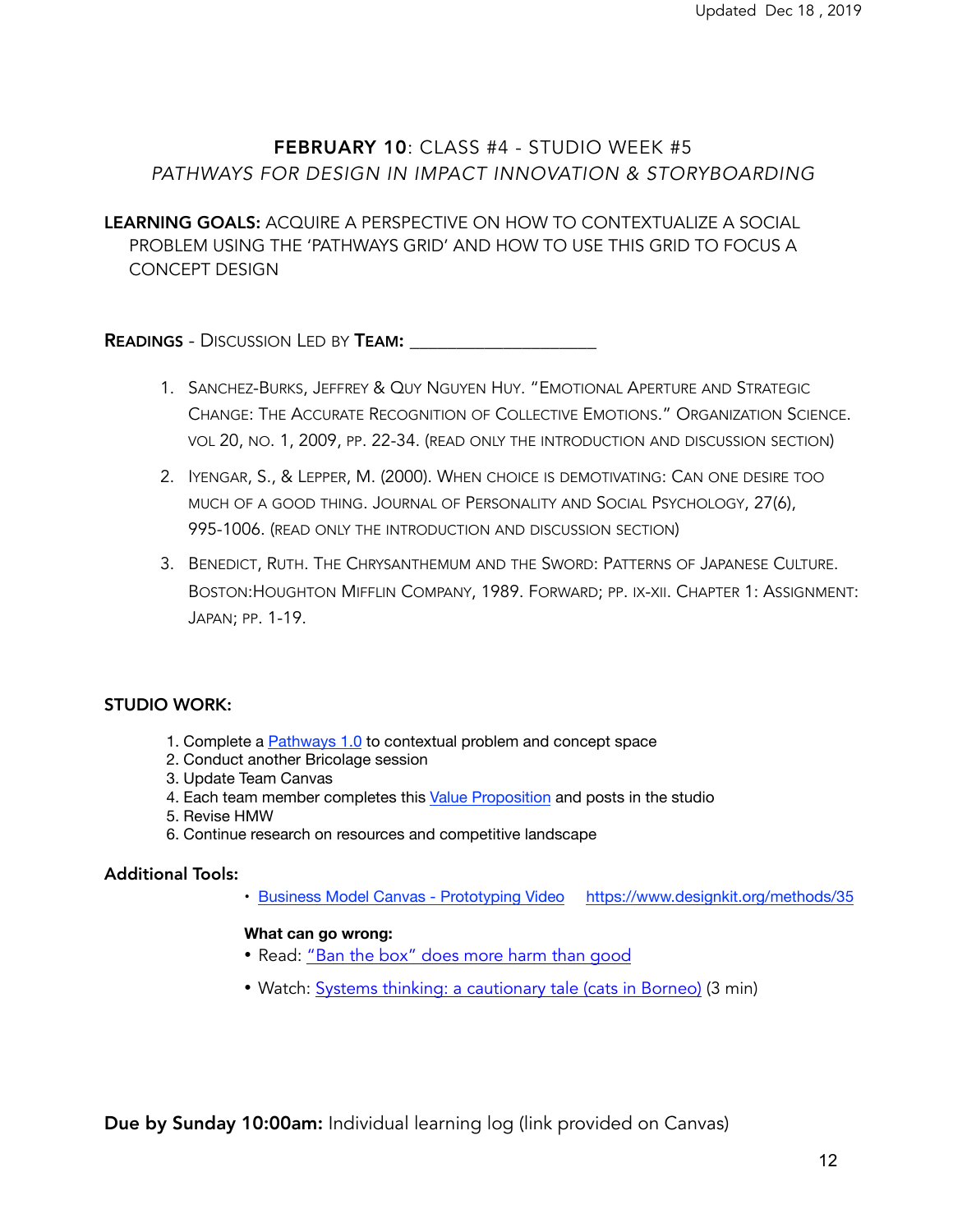# FEBRUARY 17: CLASS #5 - STUDIO WEEK #6 *VIABILITY: INSIGHTS FROM TECH TRANSFER*

LEARNING GOALS: LEARN THE BASICS OF WHAT IS NEEDED FROM A RESOURCE PERSPECTIVE TO LAUNCH A VENTURE

READINGS - DISCUSSION LED BY TEAM: \_\_\_\_\_\_\_\_\_\_\_\_\_\_\_\_\_\_\_\_

- 1. Leonard, Kelly & Tom Yorton. Yes, And. New York: HarperCollins Publishers, 2015. Seven Elements of Improv; pp. 12-18.
- 2. Thompson, Leigh L. & Hoon-Seok Choi. Creativity and Innovation in Organizational Teams. New York: Lawrence Erlbaum Associates, 2006. Chapter 6: Explaining Psychological Safety in Innovation Teams: Organizational Culture, Team Dynamics, of Personality?; pp. 109-136. Chapter 10: Bridging Old Worlds and Building New Ones: Toward a Microsociology of Creativity; pp. 199-216.

### STUDIO WORK:

- 1. Prepare your team report out for next Monday that captures the team's BBC/MMC (who/what/ how to do it and how it can be viable)
- 2. Revise your HMW

Due by Sunday 10:00am: Individual learning log (link provided on Canvas)

#### Additional Tools:

https://www.interaction-design.org/literature/article/design-thinking-get-started-with-prototyping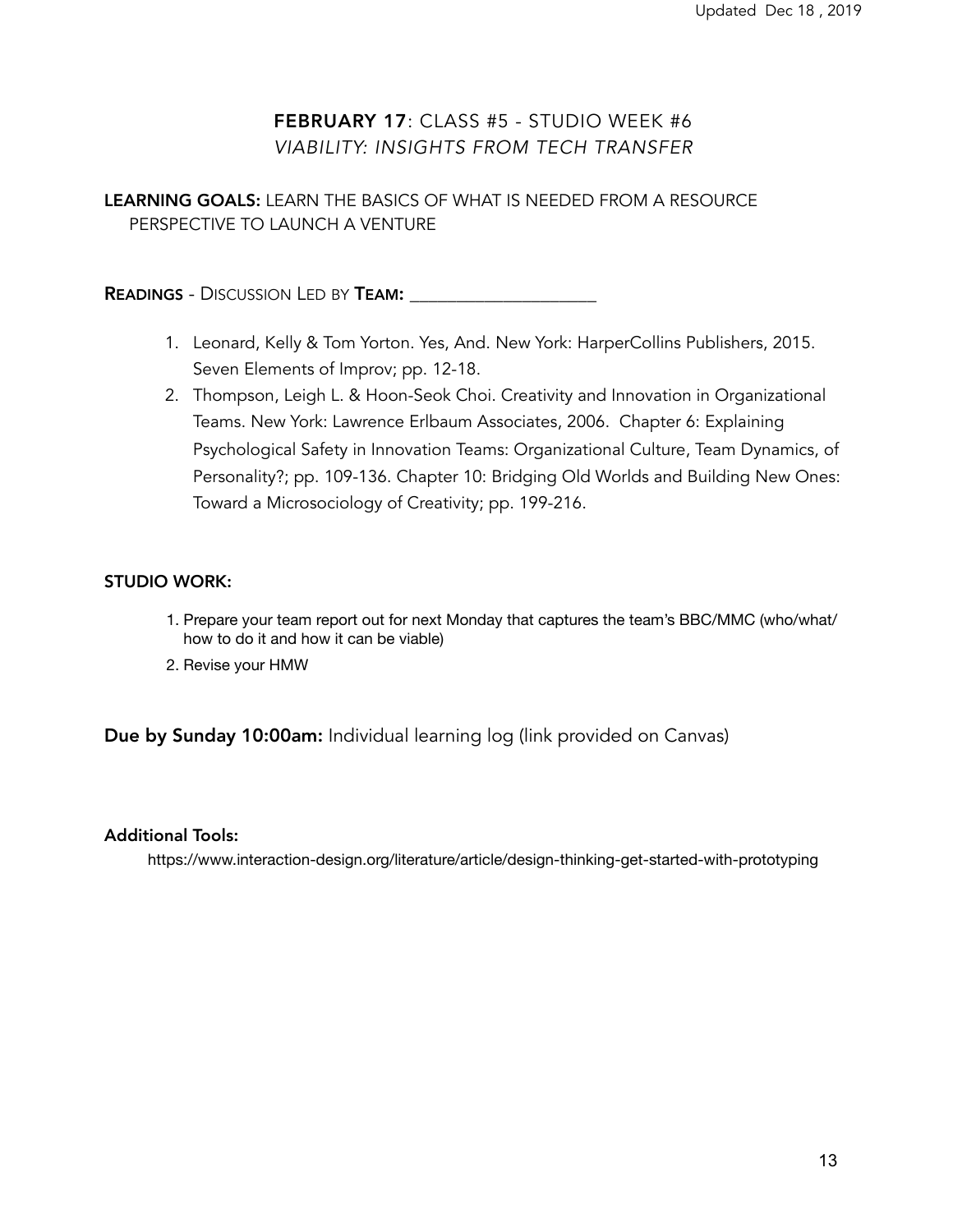# FEBRUARY 24: CLASS #6 -(MONDAY CLASS, BUT NO STUDIO LATER IN THE WEEK DUE TO EXAMS): *GETTING AN IDEA ON BENEFICIARIES RADAR*

LEARNING GOALS: HOW TO TAKE INTO ACCOUNT FACTORS THAT AFFECT ADOPTION OF SOLUTIONS EVEN WHEN THE BENEFIT IS CLEAR

READINGS - NO READINGS TO PROVIDE TIME FOR YOU TO PREPARE FOR YOUR EXAMS

GUEST SPEAKER: MARCUS COLLINS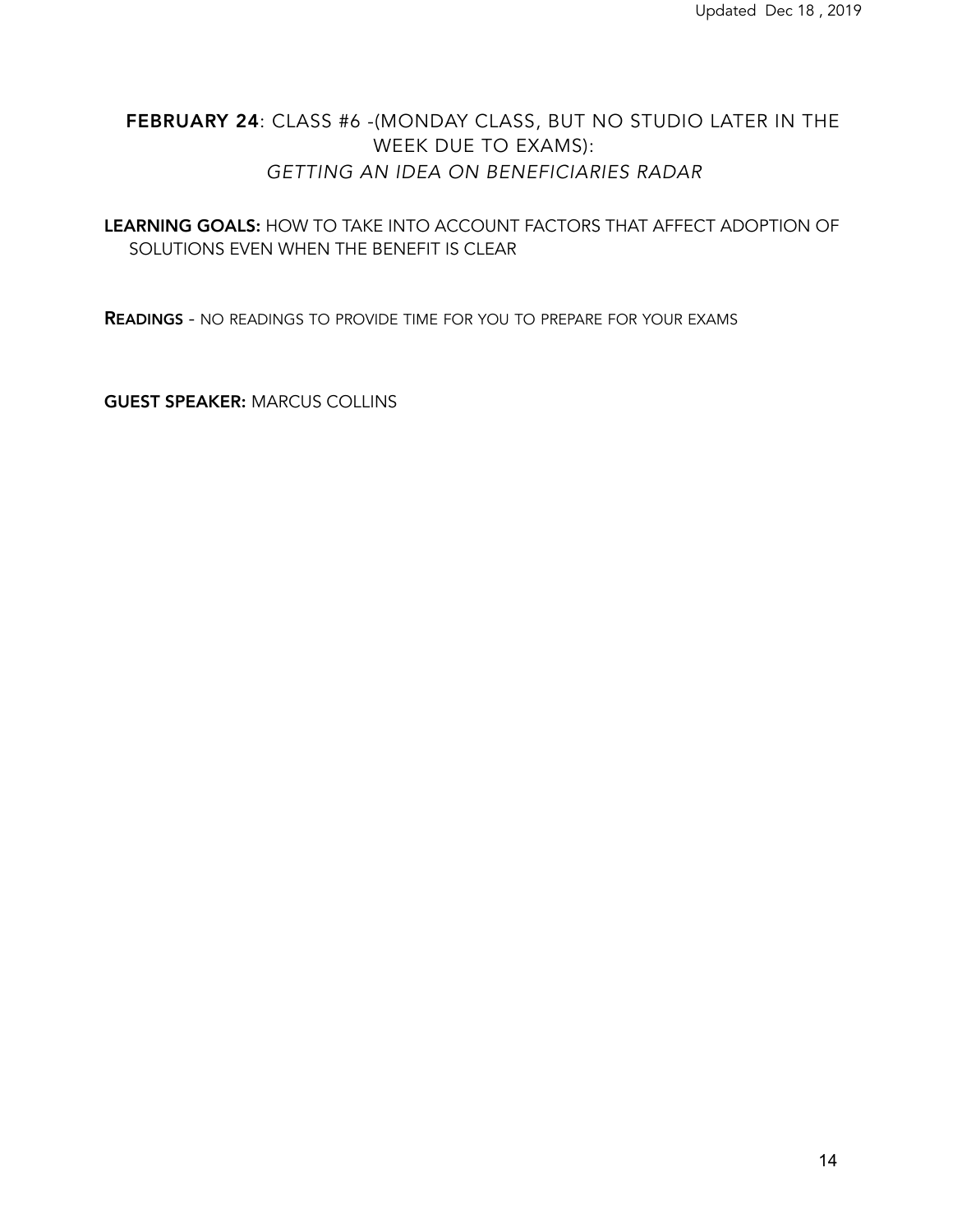# *MARCH 2 NO CLASS - SPRING BREAK - ENJOY!*

GOALS: RELAX, REFLECT, RECHARGE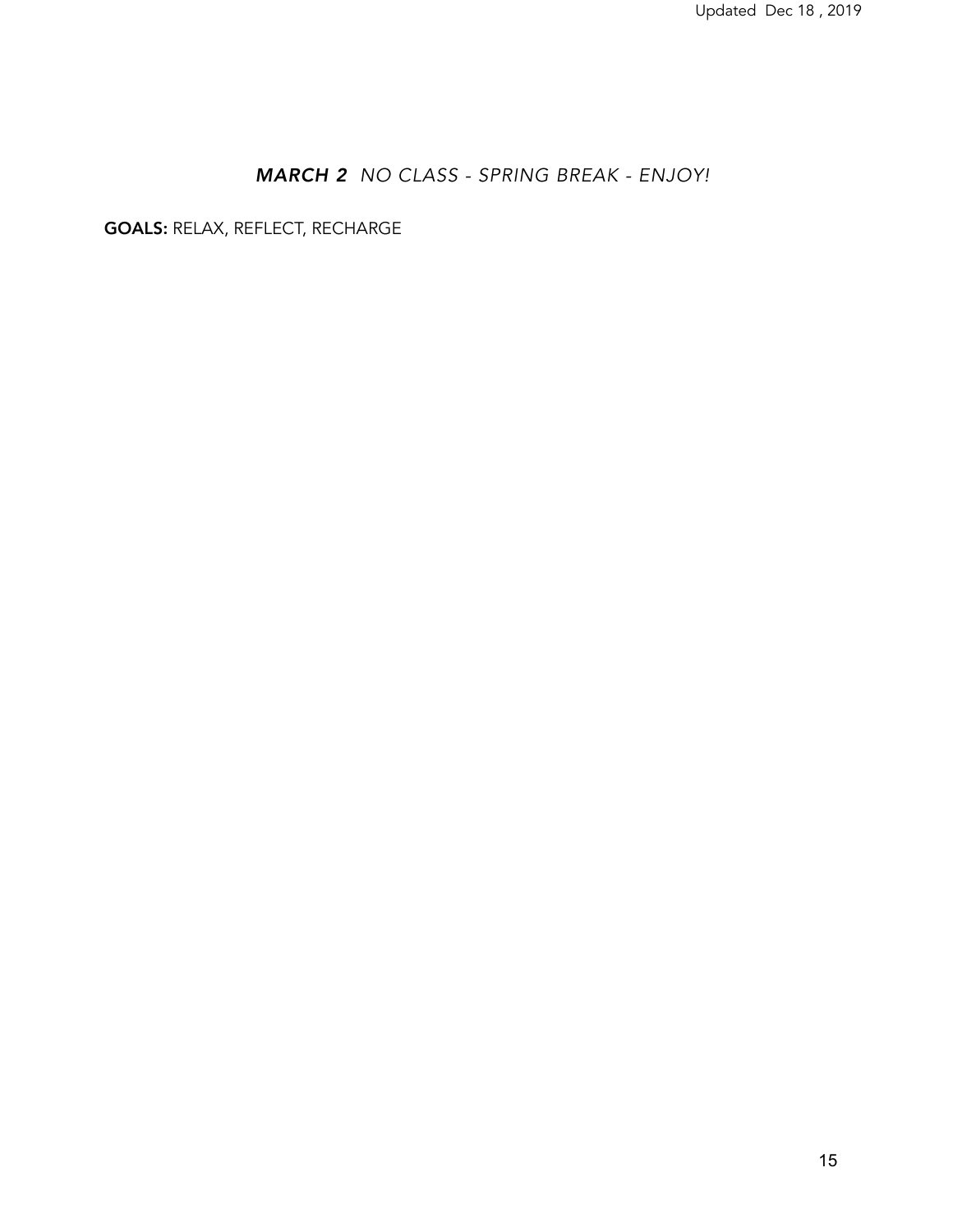# MARCH 9: NO MONDAY CLASS (ROSS HOLIDAY), BUT STUDIO WEEK #7 *DESIGNING THINGS RIGHT*

LEARNING GOALS: WITH ONLY FOUR WEEKS BEFORE YOU PREVIEW YOUR FINAL DESIGN IN A PRESENTATION, ITS TIME TO DEVELOP A PLAN FOR FINAL RAPID ITERATION, MMC/BMC AND PROTOTYPE DEVELOPMENT.

### STUDIO WORK:

- 1. Update Team Canvas
- 2. Develop and specific team plan for final 4 weeks before first Concept Pitch and Final Submission in 6 weeks),
- 3. Testing and learning from the field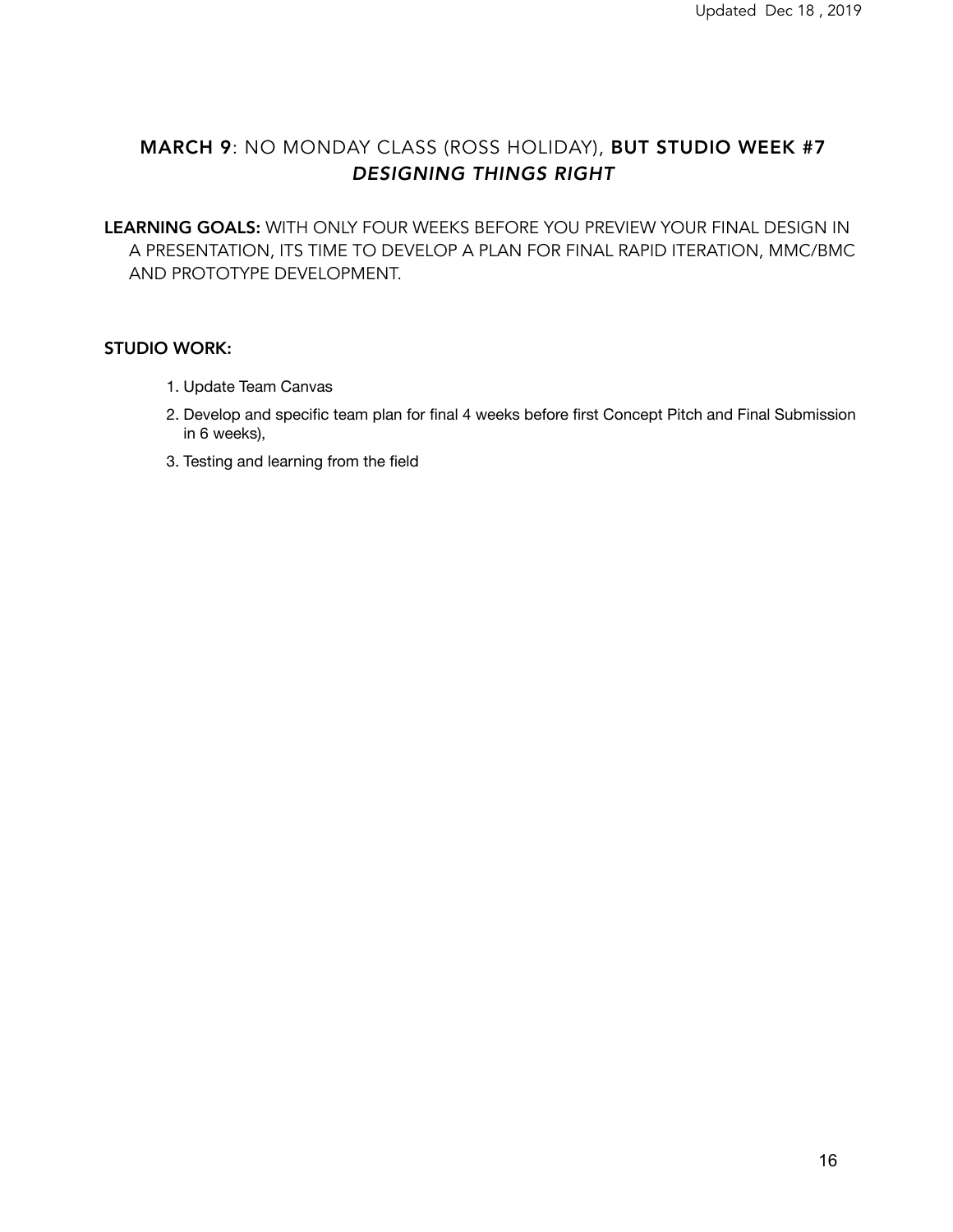# MARCH 16: CLASS #7/STUDIO WEEK #8 *IDEATION/TESTING CYCLE*

## LEARNING GOALS: BETTER UNDERSTAND HOW META-BRICOLAGE ACROSS TEAMS CAN CONTRIBUTE TO A MORE COMPREHENSIVE SOLUTION

**READINGS** - DISCUSSION LED BY **TEAM:** 

- 1. MUELLER, JENNIFER A., SHIMUL MELWANI, AND JACK A. GONCALO. "THE BIAS AGAINST CREATIVITY WHY PEOPLE DESIRE BUT REJECT CREATIVE IDEAS." ASSOCIATION FOR PSYCHOLOGICAL SCIENCE, VOL. 23, NO. 1, 2012, PP. 13-16. (READ ONLY THE INTRODUCTION AND DISCUSSION SECTION)
- 2. SANCHEZ-BURKS, JEFFREY, MATTHEW J. KARLESKY, & FIONA LEE. "PSYCHOLOGICAL BRICOLAGE: INTEGRATING SOCIAL IDENTITIES TO PRODUCE CREATIVE SOLUTIONS." THE OXFORD HANDBOOK OF CREATIVITY, INNOVATION, AND ENTREPRENEURSHIP. OXFORD UNIVERSITY PRESS, 2015.PP. 93-102.

### STUDIO WORK:

- 1. Move forward cross-team collaboration (meta-bricolage).
- 2. Revise your HMW
- 3. Ideate/Prototype/Test/Learn/Repeat

#### Additional Tools:

[Business Model Canvas - Validating Video](https://www.youtube.com/watch?v=mxTYPlhauk8)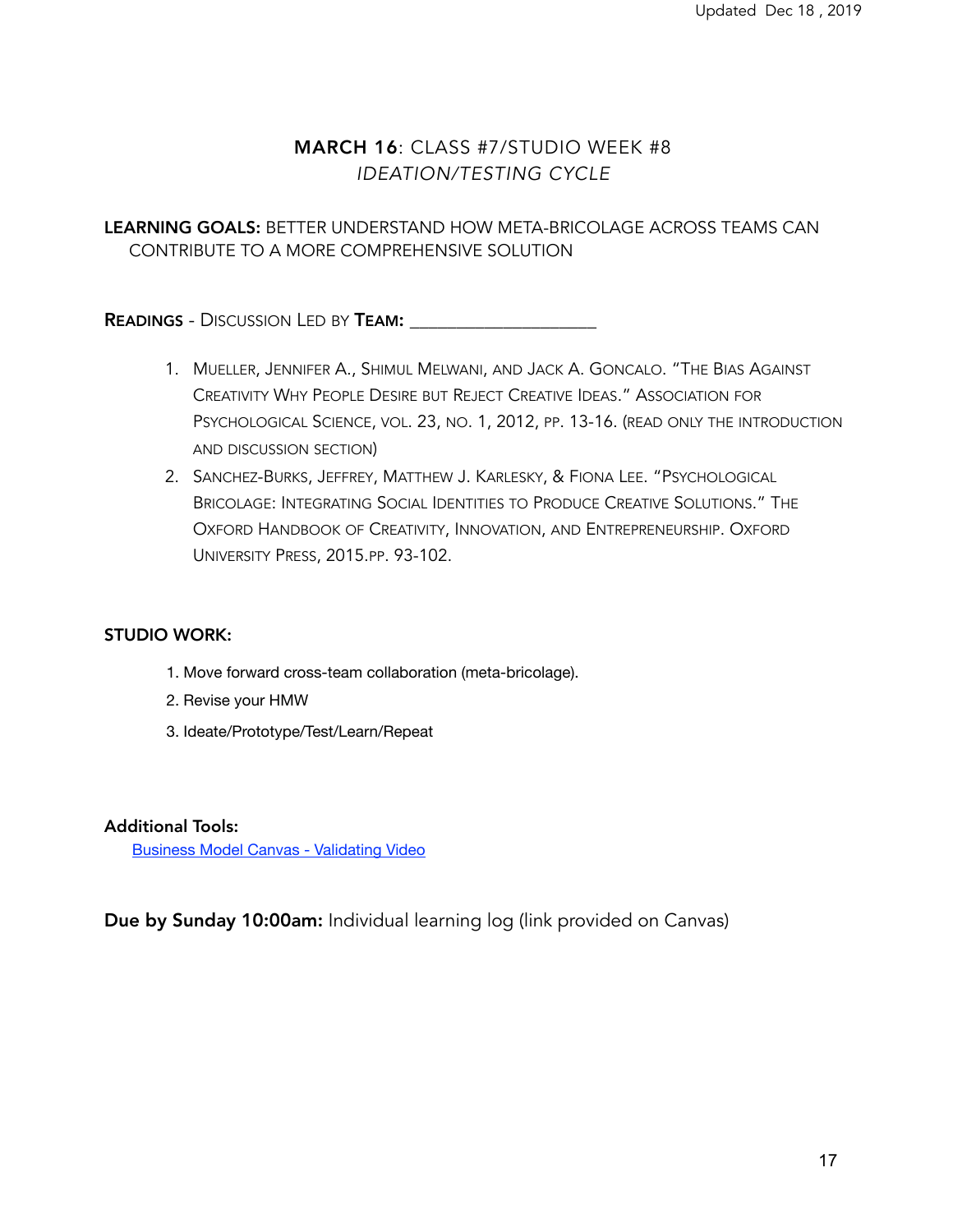# MARCH 23: CLASS #8/STUDIO WEEK #9: *REFINE CONCEPT INTO A SINGLE COHESIVE DESIGN READY FOR IMPLEMENTATION*

### LEARNING GOALS: CONCEPT REFINEMENT

**READINGS - DISCUSSION LED BY TEAM: \_\_\_\_\_\_\_\_\_\_\_\_\_\_\_\_\_\_\_\_\_\_\_\_\_\_** 

- 1. HEATH, CHIP & DAN HEATH. MADE TO STICK. NEW YORK: RANDOM HOUSE, 2008. INTRODUCTION: WHAT STICKS?; PP. 3-24.
- 2. OSBORN, ALEX E. APPLIED IMAGINATION. NEW YORK: CHARLES SCRIBER'S SONS, 1963. CHAPTER 1: THE ALL IMPORTANCE OF IMAGINATION; PP. 1-14.

### STUDIO WORK:

1. In cross-team collaboration, Ideate/Prototype/Test/Learn/Repeat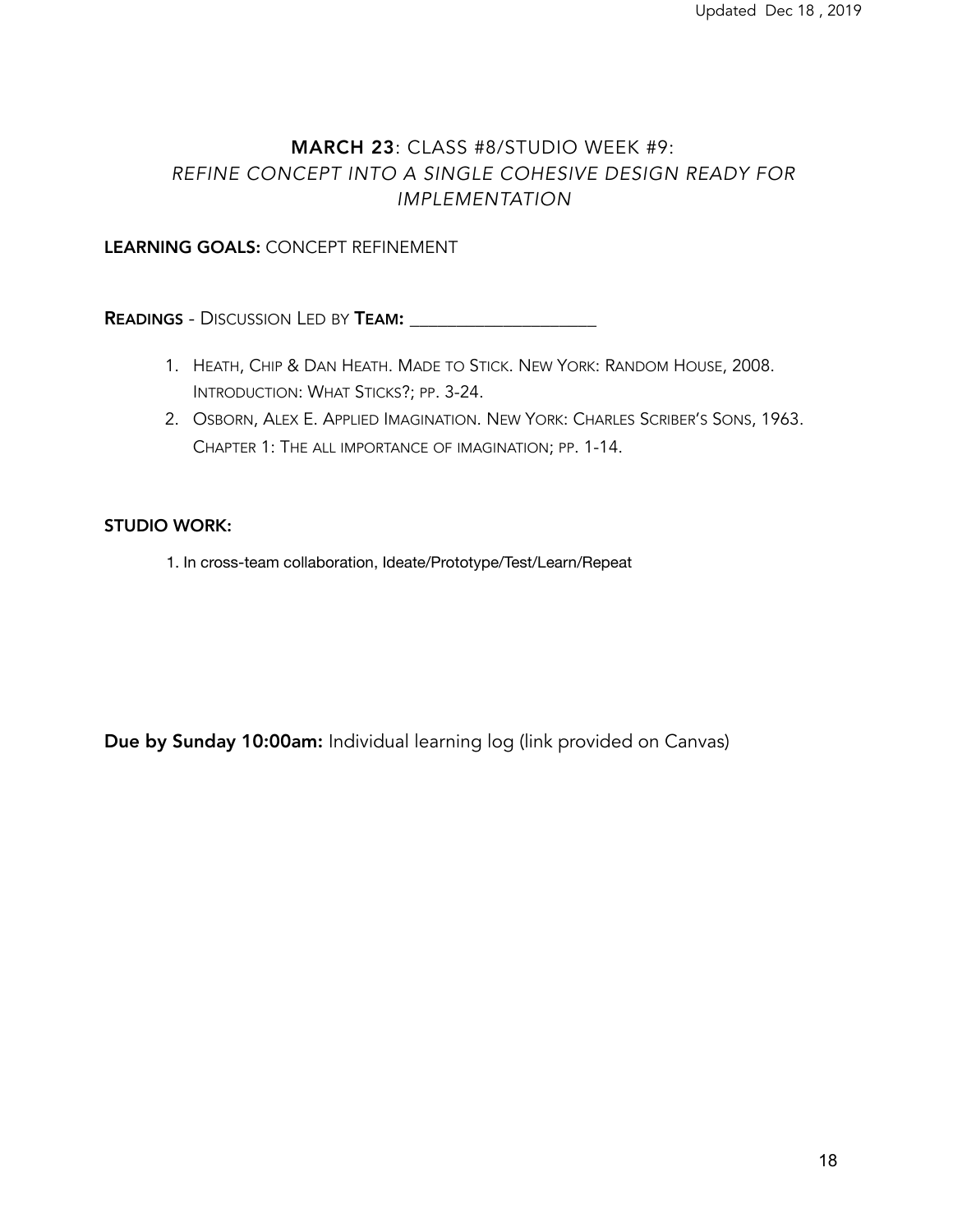# MARCH 30: CLASS #9/STUDIO WEEK #10: *VALIDATION AND HIGHER RES PROTOTYPE DEVELOPMENT*

LEARNING GOALS: HOW TO BUILD AN EMPIRICAL CASE FOR THE DESIRABILITY, FEASIBILITY AND VIABILITY OF A CONCEPT

READINGS - DISCUSSION LED BY TEAM: \_\_\_\_\_\_\_\_\_\_\_\_\_\_\_\_\_\_\_\_

- 1. THARP, BRUCE M. AND STEPHANIE M. THARP. "DISCURSIVE DESIGN: CRITICAL, SPECULATIVE, AND ALTERNATIVE THINGS." 2019. CHAPTER 9, 110-133
- 2. THALER, RICHARD H. & CASS R. SUNSTEIN. NUDGE: IMPROVING DECISIONS ABOUT HEALTH, WEALTH, AND HAPPINESS. NEW YORK: PENGUIN GROUP, 2009. INTRODUCTION; PAGE 1-14. CHAPTER 12: SAVING THE PLANET; PP. 185-198.

### STUDIO WORK:

- 1. Ideate/Prototype/Test/Learn/Repeat
- 2. Refine concept into a single cohesive design ready for implementation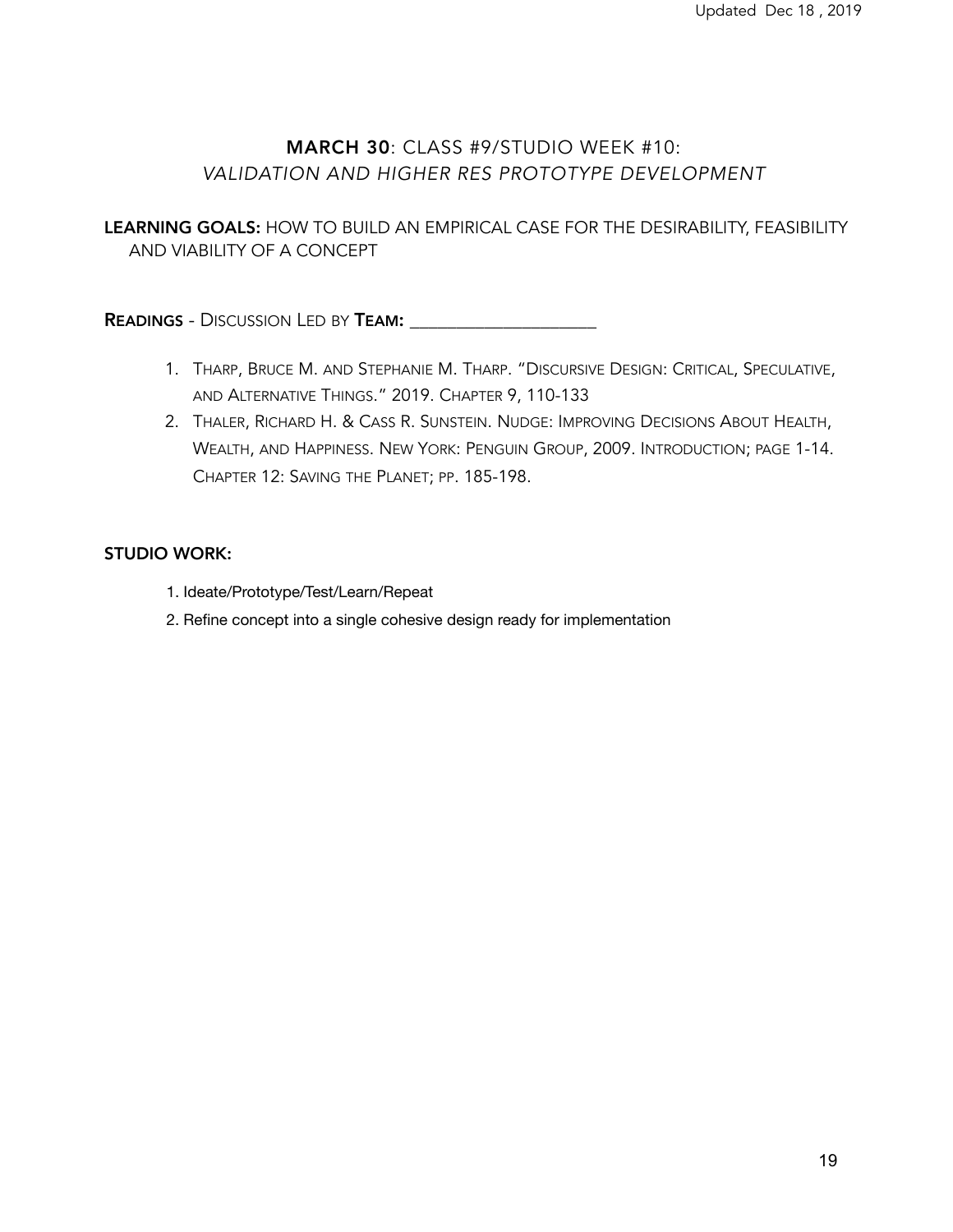# APRIL 6: CLASS #10/STUDIO WEEK #11 *WABI-SABI DESIGN REVIEW*

LEARNING GOALS: HOW TO STRUCTURE AND CREATE A WABI-SABI GROUP CULTURE. TEAMS WILL HAVE A FINAL PREVIEW OF THEIR CONCEPTS BEFORE THE FINAL PITCH IN TWO WEEKS

### STUDIO WORK:

1. Refine Concept based on Pitch Feedback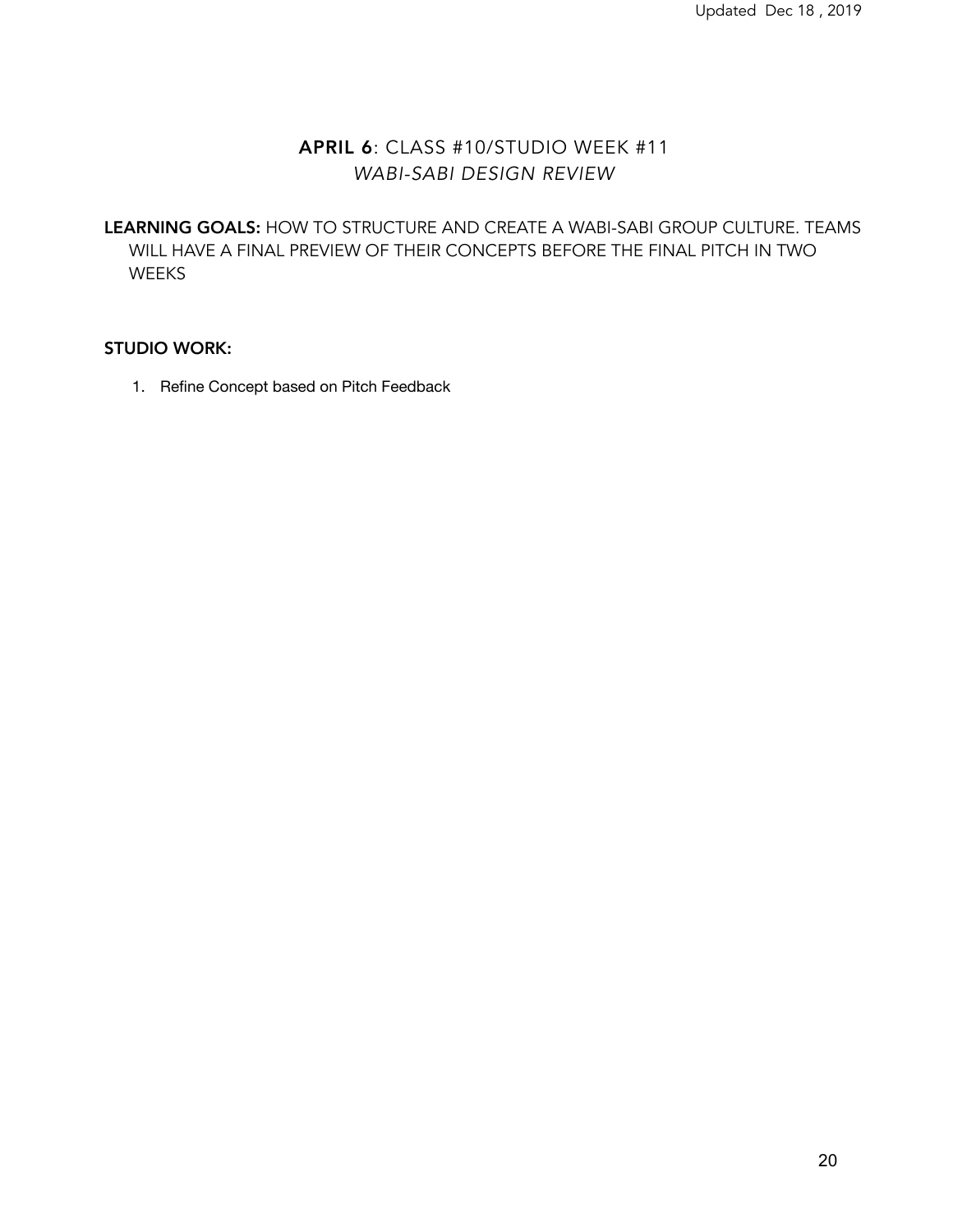# APRIL 13: CLASS #11/STUDIO WEEK #12: *TEAMS HAVE MONDAY & THE WEEK TO PREPARE CONCEPT MATERIALS*

### **READINGS**

1. SHEPPARD, BENEDICT, GAREN KOUYOUNJIAN, HUGO SARRAZIN AND FABRICIO DORE. "THE BUSINESS VALUE OF DESIGN. HOW DO THE BEST DESIGN PERFORMERS INCREASE THEIR REVENUES AND SHAREHOLDER RETURNS AT NEARLY TWICE THE RATE OF THEIR INDUSTRY COUNTERPARTS?" OCT. 2018, PP.1-14.

### STUDIO WORK:

1. Invite Prof. JSB and other relevant parties for feedback huddles